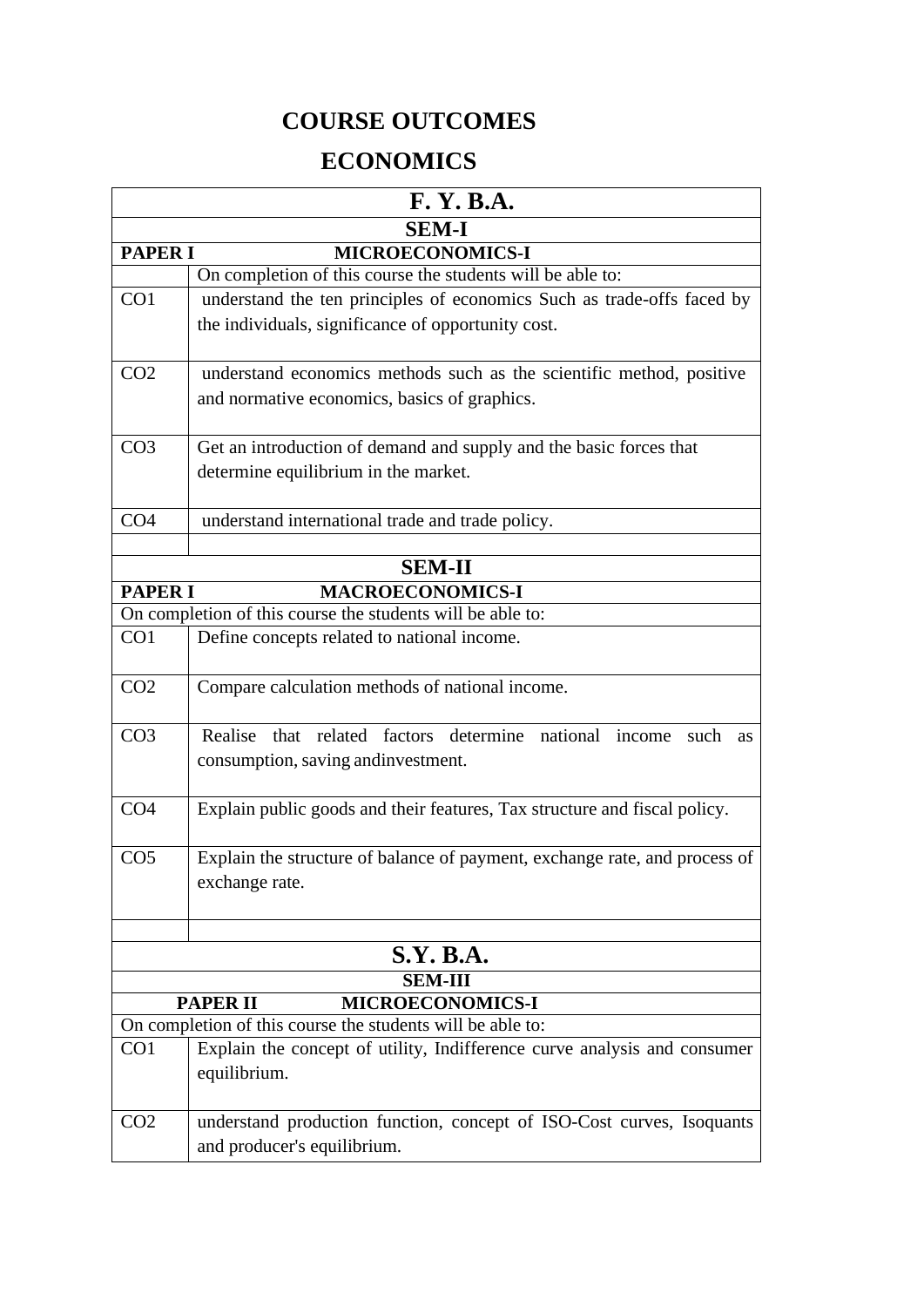| CO <sub>3</sub>                                      | understand various concepts of cost and their inter-relationship and<br>different types of revenue.                                                                                                                                                 |
|------------------------------------------------------|-----------------------------------------------------------------------------------------------------------------------------------------------------------------------------------------------------------------------------------------------------|
| CO <sub>4</sub>                                      | understand the competitive market, concept of consumer and producer<br>surplus.                                                                                                                                                                     |
| <b>PAPER III</b>                                     | <b>INDIAN ECONOMY: CONTEMPORARY CONCERNS</b>                                                                                                                                                                                                        |
|                                                      | On completion of this course the students will be able to:                                                                                                                                                                                          |
| CO <sub>1</sub>                                      | Students will study contemporary economic issues with respect to Indian<br>economy in the context of the Economic Survey of the Government of<br>India.                                                                                             |
| CO <sub>2</sub>                                      | They will be familiar with the structural changes in Indian economy such<br>as Demonetization, Universal basic Income, Fiscal rules legislation,<br>Income inequality & Health infrastructure in India                                              |
|                                                      | <b>SEM-IV</b>                                                                                                                                                                                                                                       |
| <b>PAPER II</b>                                      | <b>MACROECONOMICS-I</b>                                                                                                                                                                                                                             |
|                                                      |                                                                                                                                                                                                                                                     |
|                                                      | On completion of this course the students will be able to:                                                                                                                                                                                          |
| CO <sub>1</sub>                                      | Understand various concepts of money and supply of money And explain<br>current measures of money.                                                                                                                                                  |
| CO <sub>2</sub>                                      | Explain money market, saving investment functions.                                                                                                                                                                                                  |
| CO <sub>3</sub>                                      | Understand goods market, equilibrium in goods market.                                                                                                                                                                                               |
| CO <sub>4</sub>                                      | Explain the monetary policy and fiscal policy.                                                                                                                                                                                                      |
| CO <sub>5</sub>                                      | Explain and anticipate the consequences of changes in the quantity of<br>money such as economic variables as interest rate and inflation rates.                                                                                                     |
| PAPER IV DEVELOPMENT ISSUES OF MAHARASHTRA'S ECONOMY |                                                                                                                                                                                                                                                     |
| CO <sub>1</sub>                                      | Students will study the Development Issues of Maharashtra's Economy in<br>the context of the Report of The High-Level Committee on Balanced<br>Regional Development Issues in Maharashtra, Planning Department,<br>Government of Maharashtra, 2013. |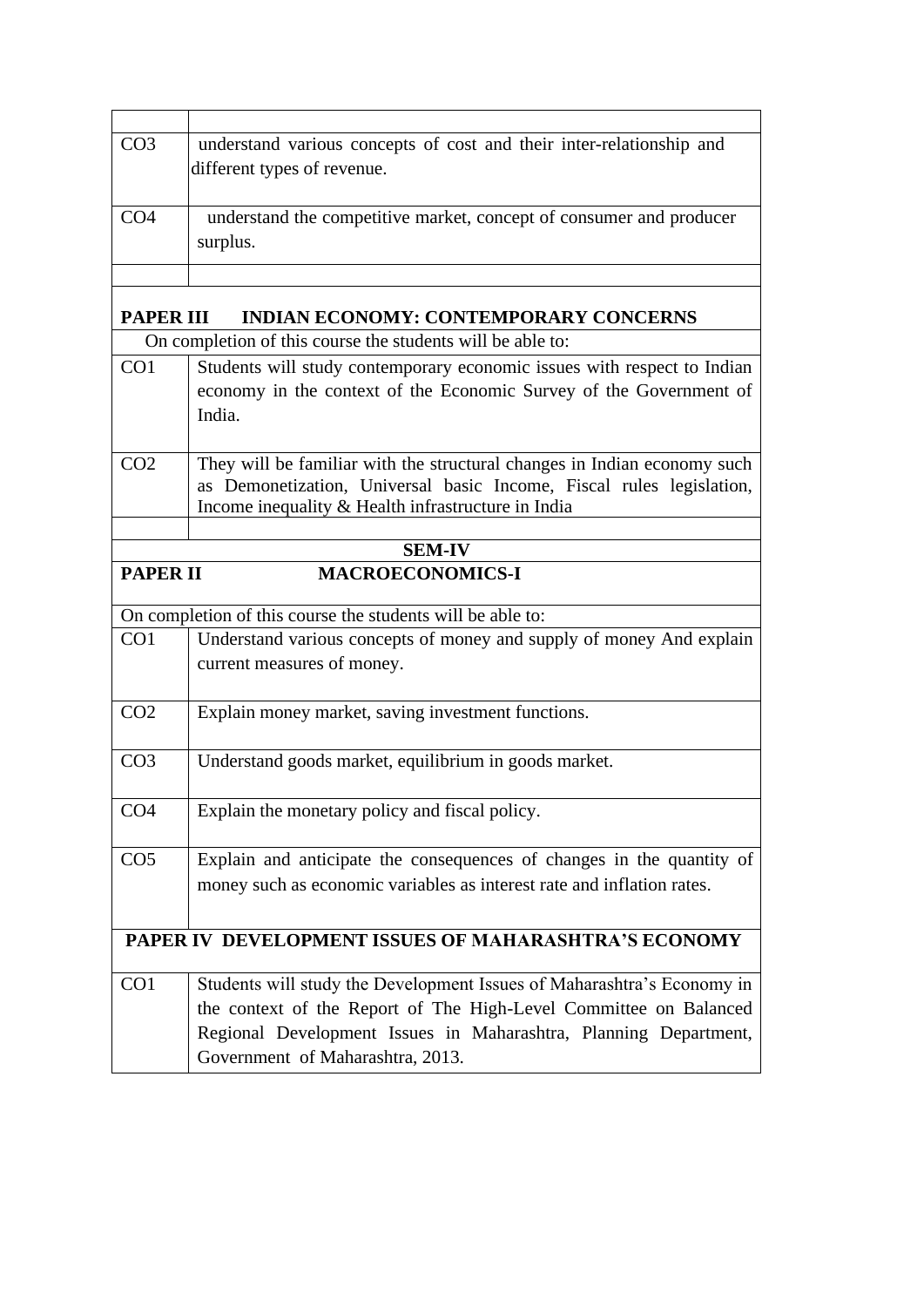| CO <sub>2</sub> | They will have comprehensive ideas about regional disparity in Maharashtra,                                                                                                                                                                                                             |
|-----------------|-----------------------------------------------------------------------------------------------------------------------------------------------------------------------------------------------------------------------------------------------------------------------------------------|
|                 | tribal issues, water policy $\&$ significance of Infrastructural                                                                                                                                                                                                                        |
|                 | facilities in the economic development of the State of Maharashtra                                                                                                                                                                                                                      |
|                 |                                                                                                                                                                                                                                                                                         |
|                 | <b>T.Y.B.A.</b>                                                                                                                                                                                                                                                                         |
|                 | <b>SEM-V</b>                                                                                                                                                                                                                                                                            |
|                 | <b>MICROECONOMICS-III</b><br><b>PAPER VII</b>                                                                                                                                                                                                                                           |
| CO <sub>1</sub> | The learner would be able to analyse pricing under the monopoly market.                                                                                                                                                                                                                 |
| CO <sub>2</sub> | The learner will be able to develop an understanding of strategies under<br>game theory.                                                                                                                                                                                                |
| CO <sub>3</sub> | The learner would be able to understand pricing under different models of                                                                                                                                                                                                               |
|                 | oligopoly.                                                                                                                                                                                                                                                                              |
| CO <sub>4</sub> | The learner will be able to interpret working of general equilibrium and                                                                                                                                                                                                                |
|                 | analyze various approaches of welfare economics.                                                                                                                                                                                                                                        |
|                 |                                                                                                                                                                                                                                                                                         |
|                 | <b>PAPER VIII</b><br><b>ECONOMICS OF DEVELOPMENT,</b>                                                                                                                                                                                                                                   |
|                 | On completion of this course the students will be able to:                                                                                                                                                                                                                              |
| CO <sub>1</sub> | Develop the ability to explain core economic terms, concepts, and                                                                                                                                                                                                                       |
|                 | theories.                                                                                                                                                                                                                                                                               |
| CO <sub>2</sub> | explain development economic growth theories, related economic                                                                                                                                                                                                                          |
|                 | development theories and concepts of human development.                                                                                                                                                                                                                                 |
| CO <sub>3</sub> | explain structural issues in the development process.                                                                                                                                                                                                                                   |
|                 |                                                                                                                                                                                                                                                                                         |
|                 | PAPER-IX ECONOMICS OF AGRICULTURE AND CO-OPERATION,                                                                                                                                                                                                                                     |
|                 |                                                                                                                                                                                                                                                                                         |
|                 | After completion of this course, following will be gained by Learner:                                                                                                                                                                                                                   |
| CO <sub>1</sub> | an overview of the role of agriculture in the economic development of the<br>country and the salient features associated to agricultural productivity and<br>agricultural labour.                                                                                                       |
| CO <sub>2</sub> | The pertinent aspects related to agricultural credit i.e. its Institutional and Non-<br>institutional sources of credit give them idea about financing in agriculture<br>sector. Also, to brief them about rural indebtedness which is one<br>of the major problems of Indian Agrarian. |
| CO <sub>3</sub> | an idea about agricultural marketing as well as the global problems existing in<br>the marketing. National Agricultural Markets and WTO brief them about the<br>picture of Indian Agriculture.                                                                                          |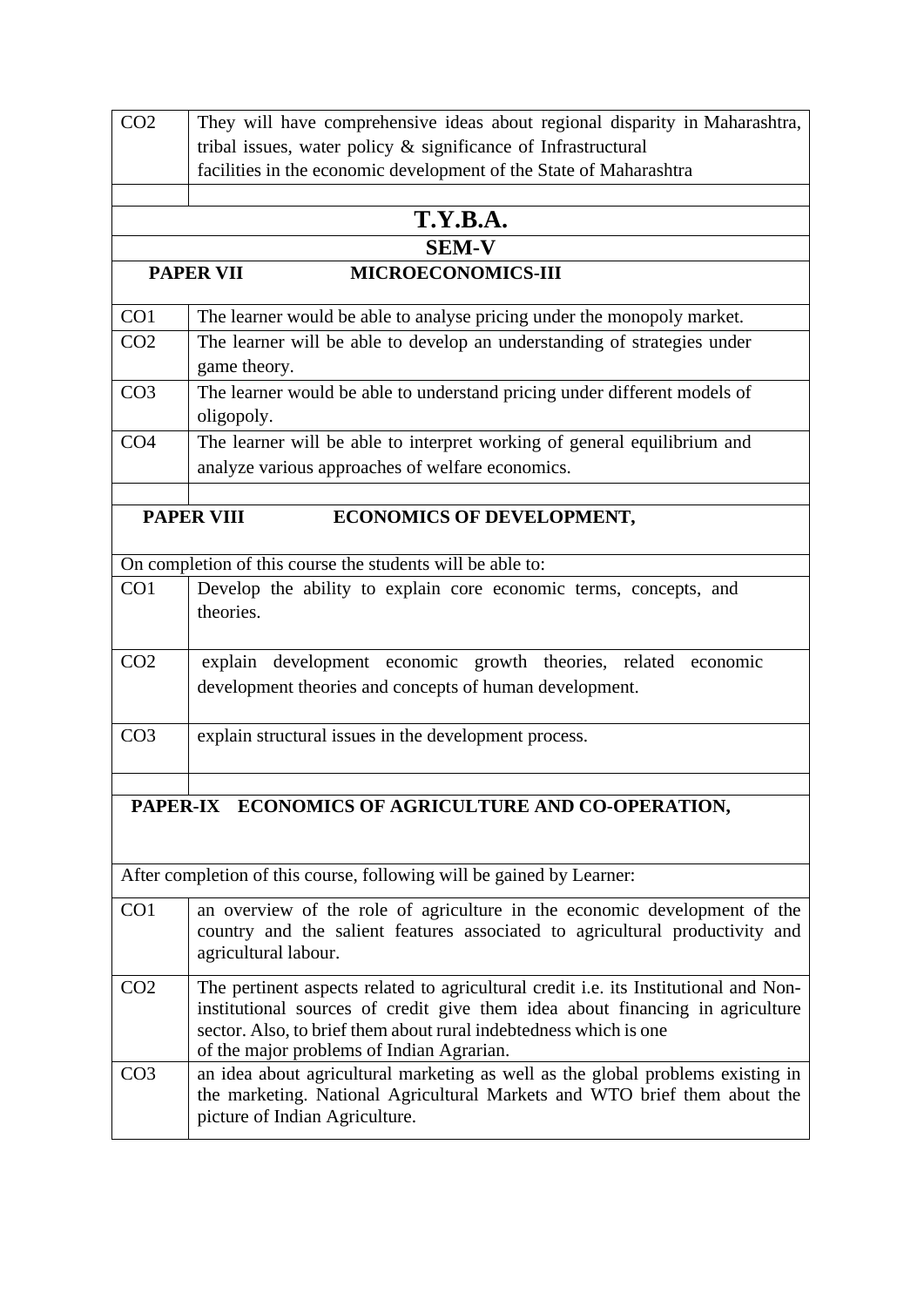| CO <sub>4</sub>                                                                                                                 | can acquire understanding about the features of Agricultural Policy and the<br>agrarian crisis as well as the problems and challenges in the field of<br>agriculture and co-operation.                                                           |  |
|---------------------------------------------------------------------------------------------------------------------------------|--------------------------------------------------------------------------------------------------------------------------------------------------------------------------------------------------------------------------------------------------|--|
| CO <sub>5</sub>                                                                                                                 | Understand the concept of inequality, poverty and development.                                                                                                                                                                                   |  |
| CO6                                                                                                                             | Understand technology and Economic development such as the role of<br>infrastructure and the role of technology in economic development.                                                                                                         |  |
| <b>PAPER X</b><br><b>RESEARCH METHODOLOGY</b>                                                                                   |                                                                                                                                                                                                                                                  |  |
| CO <sub>1</sub>                                                                                                                 | This course is designed with the view to introduce the concepts, principles<br>and methods of economic research based on qualitative and quantitative<br>data.                                                                                   |  |
| CO <sub>2</sub>                                                                                                                 | The course will enable the students to get an insight into the applications of<br>modern analytical tools and techniques related to economic decision<br>making.                                                                                 |  |
| CO <sub>3</sub>                                                                                                                 | The student gets an opportunity to learn how to collect and analyze primary<br>and secondary data.                                                                                                                                               |  |
| CO <sub>4</sub>                                                                                                                 | Practical sessions will strengthen the knowledge related to computer<br>applications to research analysis                                                                                                                                        |  |
|                                                                                                                                 |                                                                                                                                                                                                                                                  |  |
| <b>PAPER: XI</b>                                                                                                                | <b>ENVIRONMENTAL ECONOMICS</b>                                                                                                                                                                                                                   |  |
| CO1                                                                                                                             | The learner will have a good understanding of contemporary environmental<br>issues and their relation to economic development.                                                                                                                   |  |
| CO <sub>2</sub>                                                                                                                 | The learner will be equipped to understand the methodology and tools of<br>evaluating the environmental issues.                                                                                                                                  |  |
| CO <sub>3</sub>                                                                                                                 | The learner will be able to understand the global approaches and policies<br>adopted by India to deal with the environmental issues                                                                                                              |  |
| CO <sub>4</sub>                                                                                                                 | The learner will be able to understand various dimensions of sustainable<br>development.                                                                                                                                                         |  |
|                                                                                                                                 |                                                                                                                                                                                                                                                  |  |
| <b>Paper XII</b><br><b>HISTORY OF ECONOMIC THOUGHT</b><br>After completion of this course, following will be gained by Learner: |                                                                                                                                                                                                                                                  |  |
|                                                                                                                                 |                                                                                                                                                                                                                                                  |  |
| CO <sub>1</sub>                                                                                                                 | It helps learner to acquire information and enrich them about the celebrated<br>economists and their contribution starting from the classical period of<br>Adam Smith to Karl Marx. It also gives them an idea of its contemporary<br>relevance. |  |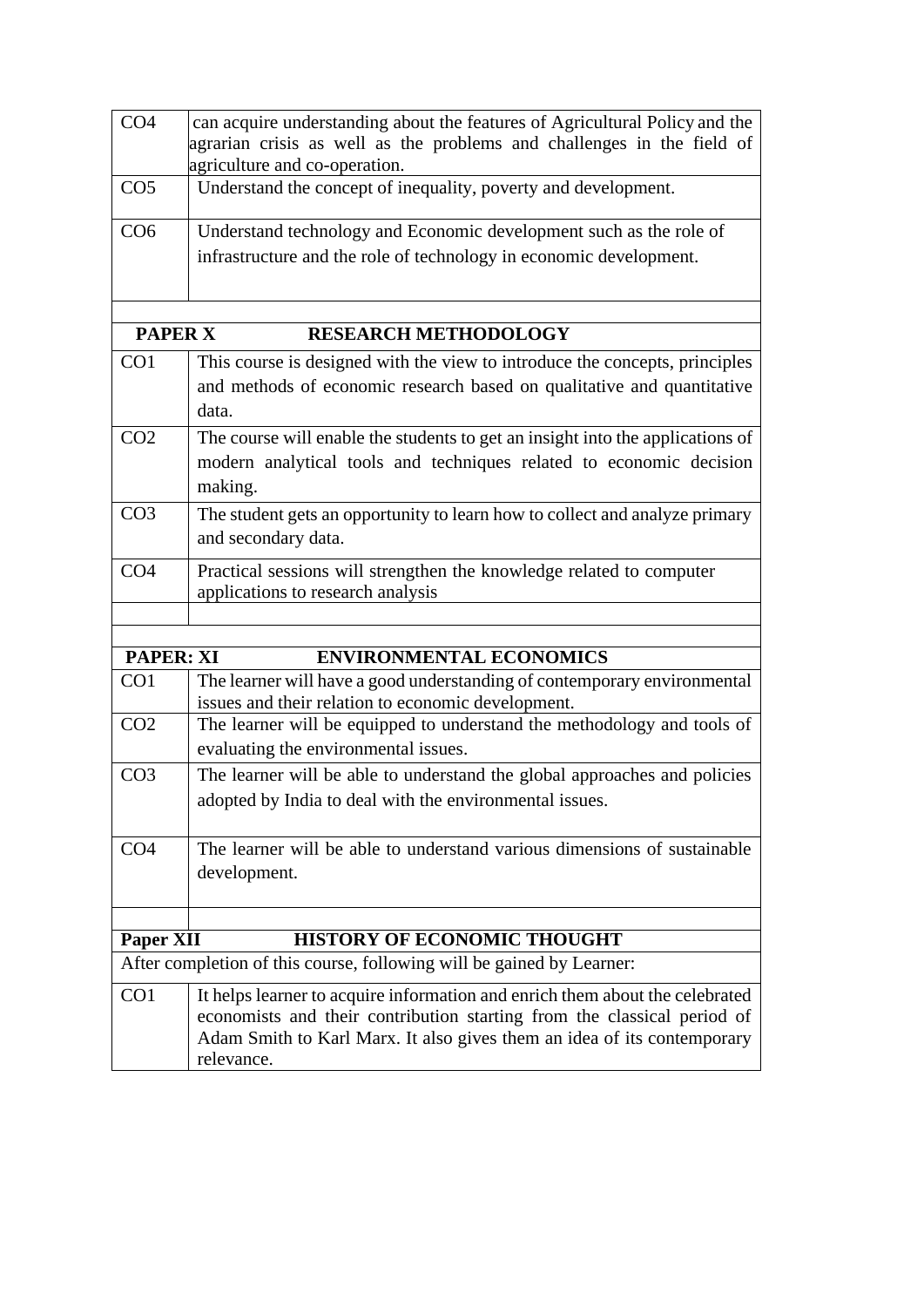| CO <sub>2</sub>                                | Marginalist approach from Marshall to Schumpeter develops the role of<br>welfare economics, role of time in price determination and so on. This can<br>add on to knowledge for entrepreneurship and innovation.                                                              |
|------------------------------------------------|------------------------------------------------------------------------------------------------------------------------------------------------------------------------------------------------------------------------------------------------------------------------------|
| CO <sub>3</sub>                                | Keynesian contribution about liquidity Preference, Consumption function,<br>Multiplier, Accelerator and so on is seen in this module. Learner imbibes<br>these novel contributions by Keynes which helped to focus on measures to<br>pull economies out of Great Depression. |
| CO <sub>4</sub>                                | Learners got to know about contributions of Nobel Laureates of Post<br>Keynesian Perio such as Hayek, A.Sen, D. Patinkin etc. This enriched their<br>knowledge about various concepts introduced in economics.                                                               |
|                                                | <b>SEM-VI</b>                                                                                                                                                                                                                                                                |
| <b>MACROECONOMICS-III</b><br><b>PAPER XIII</b> |                                                                                                                                                                                                                                                                              |
| CO1                                            | The learner will be able to develop an idea about formal modelling of a<br>macroeconomic theory with analytical tools.                                                                                                                                                       |
| CO <sub>2</sub>                                | The learner will be able to interpret goods market equilibrium in an open<br>economy.                                                                                                                                                                                        |
| CO <sub>3</sub>                                | The learner will be able to examine the Mundell- Fleming model under a<br>fixed and flexible exchange rate system.                                                                                                                                                           |
| CO <sub>4</sub>                                | The learner will be able to understand the history of the International<br>Monetary System and the nature of global economic and financial crises.                                                                                                                           |
|                                                |                                                                                                                                                                                                                                                                              |
|                                                | <b>PAPER XIV</b><br><b>INTERNATIONAL ECONOMICS</b><br>After completion of this course, following will be gained by Learner:                                                                                                                                                  |
|                                                |                                                                                                                                                                                                                                                                              |
| CO1                                            | It gives an idea to learner about need and role of International and its impact<br>on economy. An overview of World Trade along with line of difference<br>between domestic and international trade.                                                                         |
| CO <sub>2</sub>                                | The importance of an understanding of International Economics has grown<br>particularly with the advocacy of the benefits of trade by various theories<br>such as Heckscher-Ohlin, Haberler etc.                                                                             |
| CO <sub>3</sub>                                | Learner is made aware of recent trends in trade with concepts like Foreign<br>Direct Investment. Business Process Outsourcing Models are shown with<br>their advantage and disadvantages. This will guide them for their<br>entrepreneurial ventures.                        |
| CO <sub>4</sub>                                | Trade Policy and Regionalism such as SAARC, ASEAN help them to know<br>about Regional Trade Agreements and also about controversies in Trade<br>Policy.                                                                                                                      |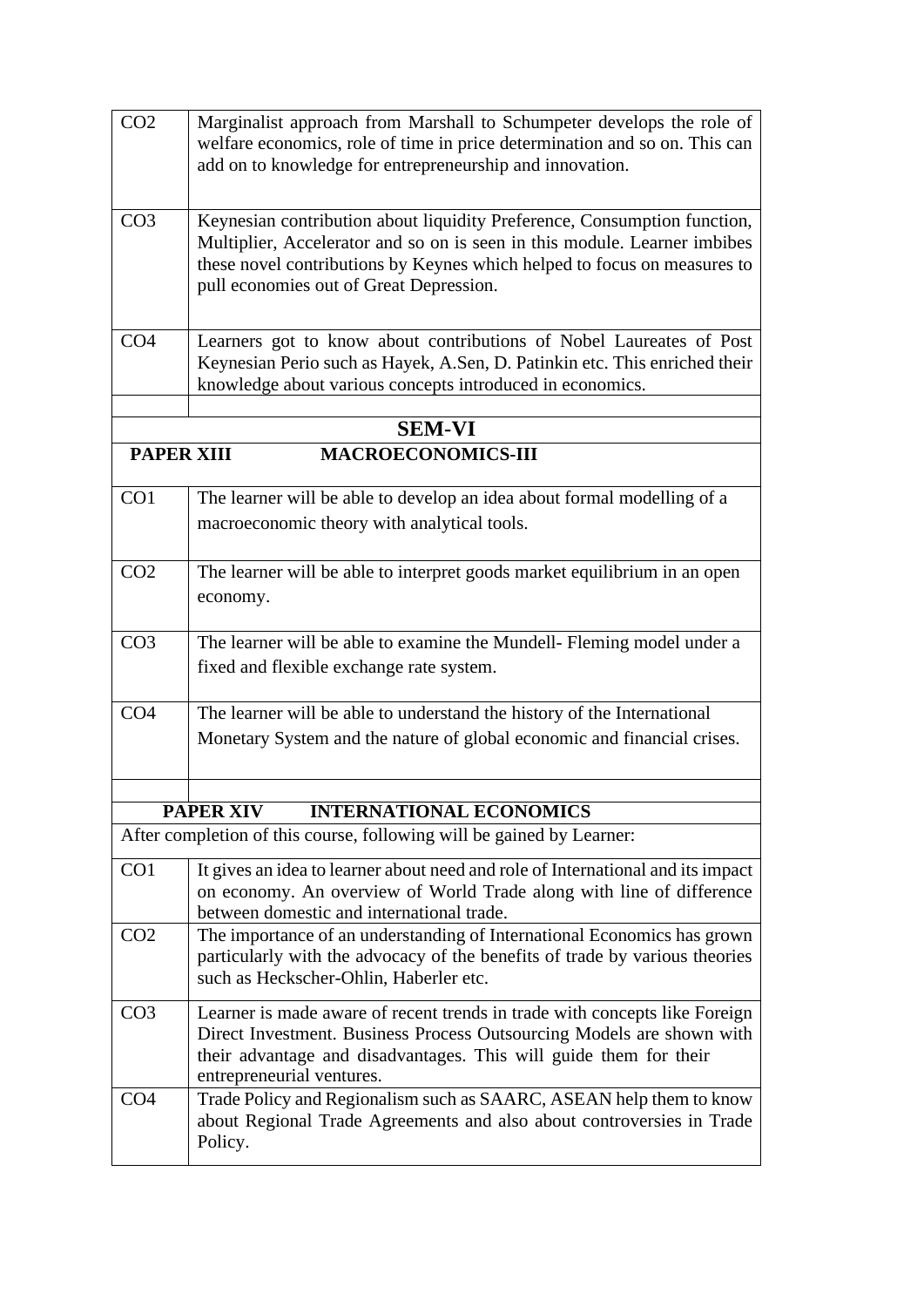| <b>PAPER XV</b><br><b>ECONOMICS OF AGRICULTURE&amp; CO-PERATION</b> |                                                                                                                                |  |
|---------------------------------------------------------------------|--------------------------------------------------------------------------------------------------------------------------------|--|
| CO <sub>1</sub>                                                     | The Course is designed to provide various aspects related to the principles                                                    |  |
|                                                                     | of cooperation and cooperative organizations in the globalized economy.                                                        |  |
| CO <sub>2</sub>                                                     | The essentials of cooperative finance are dealt in with reference to the latest                                                |  |
|                                                                     | trends.                                                                                                                        |  |
| CO <sub>3</sub>                                                     | It familiars students with the different types of cooperative societies in the                                                 |  |
|                                                                     | real world.                                                                                                                    |  |
| CO <sub>4</sub>                                                     | It also acquainted students with cooperative movement $\&$ leadership                                                          |  |
|                                                                     | evolved over the period time in India.                                                                                         |  |
| <b>PAPER XVI</b>                                                    | <b>RESEARCH METHODOLOGY</b>                                                                                                    |  |
| CO <sub>1</sub>                                                     | This Course is designed with a goal to strengthen the critical thinking and                                                    |  |
|                                                                     | listening skills in conducting economic research and to device research                                                        |  |
|                                                                     | outcomes in an impeccable way.                                                                                                 |  |
|                                                                     |                                                                                                                                |  |
| CO <sub>2</sub>                                                     | The entire course is based on the broad social sciences spectrum.                                                              |  |
|                                                                     |                                                                                                                                |  |
| CO <sub>3</sub>                                                     | The students are familiarized with the elements of Hypothesis testing $\&$<br>preparation and presentation of research reports |  |
|                                                                     |                                                                                                                                |  |
| <b>PAPER XVII</b>                                                   | DEVELOPMENT THEORY AND EXPERIENCE                                                                                              |  |
|                                                                     | On completion of this course the students will be able to:                                                                     |  |
| CO <sub>1</sub>                                                     | Develop the ability to explain core economic terms, concepts, and                                                              |  |
|                                                                     | theories, Such as demographic concept, birth rate, death rate, fertility and                                                   |  |
|                                                                     | mortality and demographic transition process of development.                                                                   |  |
| CO <sub>2</sub>                                                     | Learn structural transformation such as The Lewis model, Clark Fisher                                                          |  |
|                                                                     | model of structural change and urbanization and development.                                                                   |  |
|                                                                     |                                                                                                                                |  |
| CO <sub>3</sub>                                                     | Explain the role of agriculture in economic development, land reform,                                                          |  |
|                                                                     | process and credit market.                                                                                                     |  |
|                                                                     |                                                                                                                                |  |
| CO <sub>4</sub>                                                     | Explain the relationship between environment and development,                                                                  |  |
|                                                                     | environmental problems, the free rider problem and limitations of public                                                       |  |
|                                                                     | goods framework.                                                                                                               |  |
|                                                                     |                                                                                                                                |  |